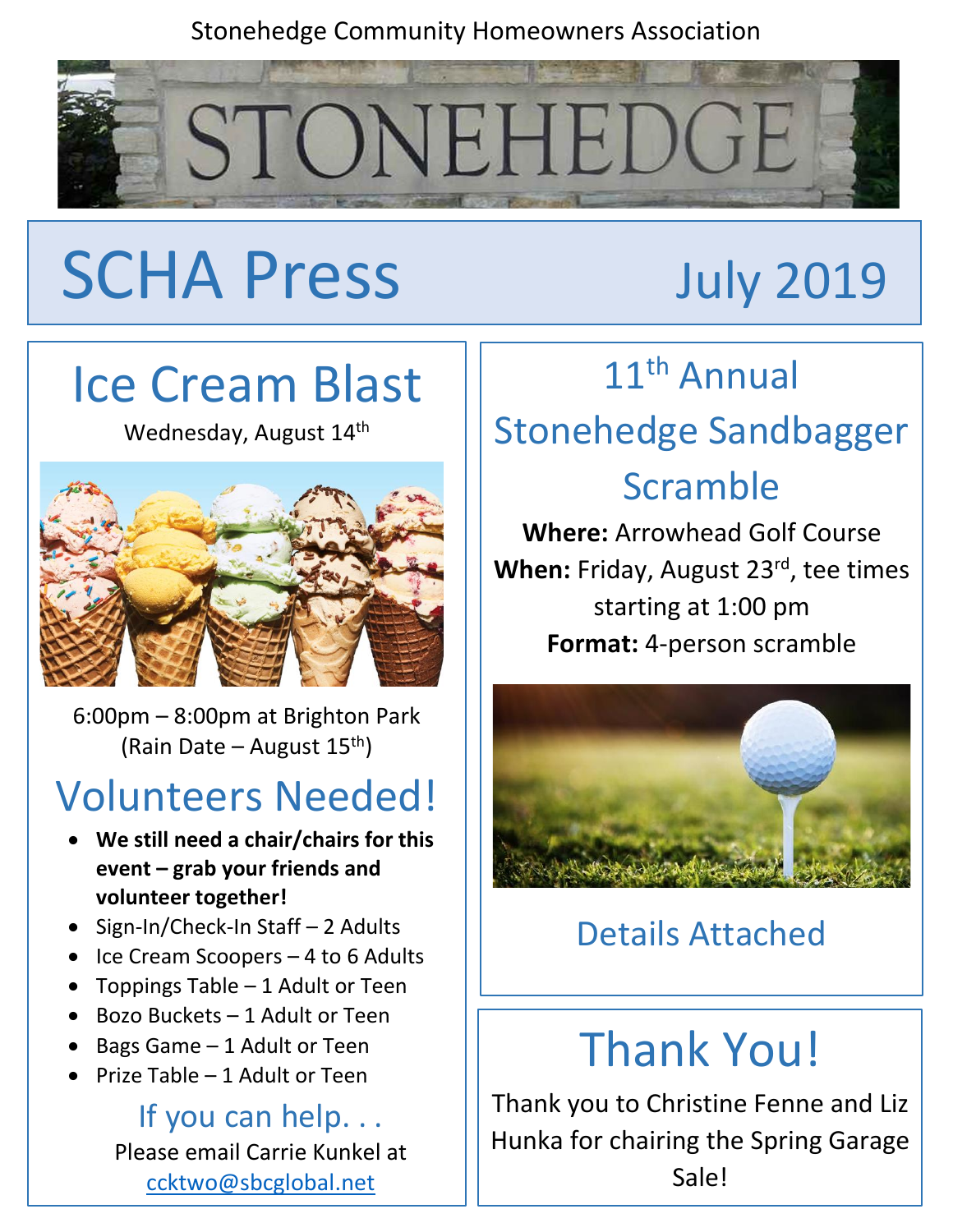## Mark Your Calendars!

Upcoming SCHA Community Events

| <b>Fall Garage Sale</b><br>September, chairpersons needed!                |  |
|---------------------------------------------------------------------------|--|
| <b>Halloween Party</b><br>October 26 <sup>th</sup> , chairpersons needed! |  |
| <b>Annual Homeowners Meeting</b><br>November                              |  |
| <b>Holiday Decorating Contest</b><br>December                             |  |
| Santa Visits<br>December, chairpersons needed!                            |  |
| <b>Easter Egg Hunt</b><br>April 2020, chairpersons needed!                |  |
| <b>Spring Garage Sale</b><br>May 2020, chairpersons needed!               |  |

#### We can't hold events without chairpersons!

If you are interested in volunteering to chair an event, please email Carrie Kunkel at coktwo@sbcglobal.net

#### 2019 SCHA Board Members

**President** Bruce Mitroff [bpmitroff@sbcglobal.net](mailto:bpmitroff@sbcglobal.net)

Lkfjksdl

**Treasurer** Chris Cozart [cdcozart@aol.com](mailto:cdcozart@aol.com)

**Membership and Directory**  Pat Hanika pl[hanika@gmail.com](mailto:pathanika@gmail.com) 

**1 st Vice president** Carrie Kunkel [ccktwo@sbcglobal.net](mailto:ccktwo@sbcglobal.net)

**Secretary** Tom Hudock [tehudock@aol.com](mailto:tehudock@aol.com)

**Facebook** Christina Mullen [christinapiazza@hotmail.com](mailto:christinapiazza@hotmail.com)

**2 nd Vice President** Tom Hatting [tmhatting@comcast.net](mailto:tmhatting@comcast.net)

**Website** Jill Feitl [jfeitl@hotmail.com](mailto:jfeitl@hotmail.com)

**Newsletter** Valerie Kunkel [vkunkel4@gmail.com](mailto:vkunkel4@gmail.com)